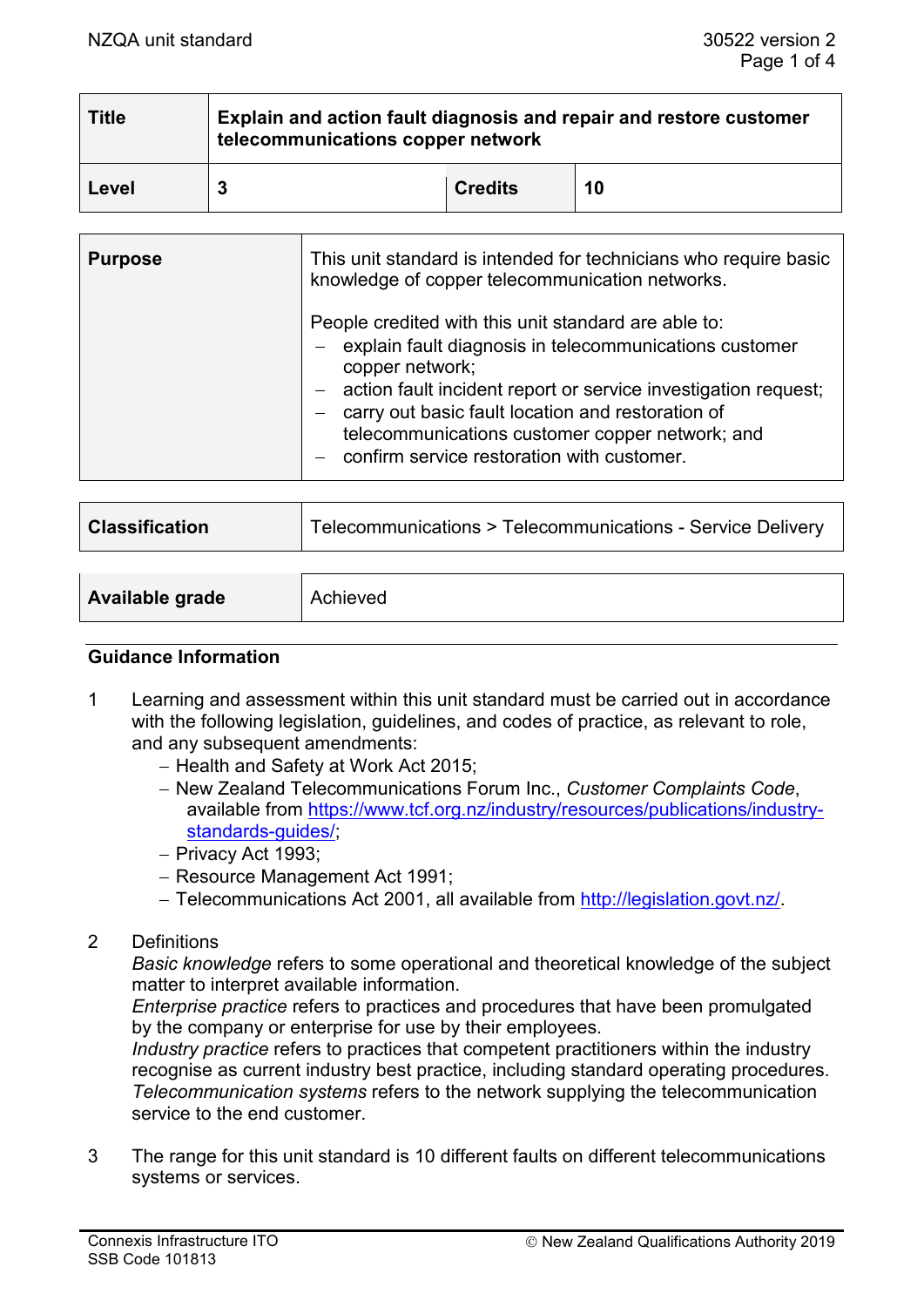# **Outcomes and performance criteria**

# **Outcome 1**

Explain fault diagnosis in telecommunications customer copper network.

# **Performance criteria**

- 1.1 Techniques to diagnose faults in customer copper network are explained in terms of industry practice.
	- Range techniques may include but are not limited to  $-$  observation, simulation, measurement, identification of function loss, comparison, previous fault data including frequency of occurrence, manufacturers' documentation and diagnostic data, built-in diagnostics.

# **Outcome 2**

Action fault incident report or service investigation request.

#### **Performance criteria**

- 2.1 Job report or request is accepted in accordance with company and client required time frames.
- 2.2 Cable reticulation details are obtained in terms of the affected circuit/service.
- 2.3 Items and material required are purchased or obtained from stock as per company requirements.
- 2.4 Customer contact is made in terms of confirming appointment, receipt of incident report, and requesting any further details that may be of assistance.

# **Outcome 3**

Carry out basic fault location and restoration of telecommunications customer copper network.

#### **Performance criteria**

- 3.1 Test equipment is selected, and tests are completed in terms of confirming the nature of the fault.
	- Range testing environment centralised point, handheld.
- 3.2 Remote restoration procedures are implemented and explained in terms of the appropriate application method.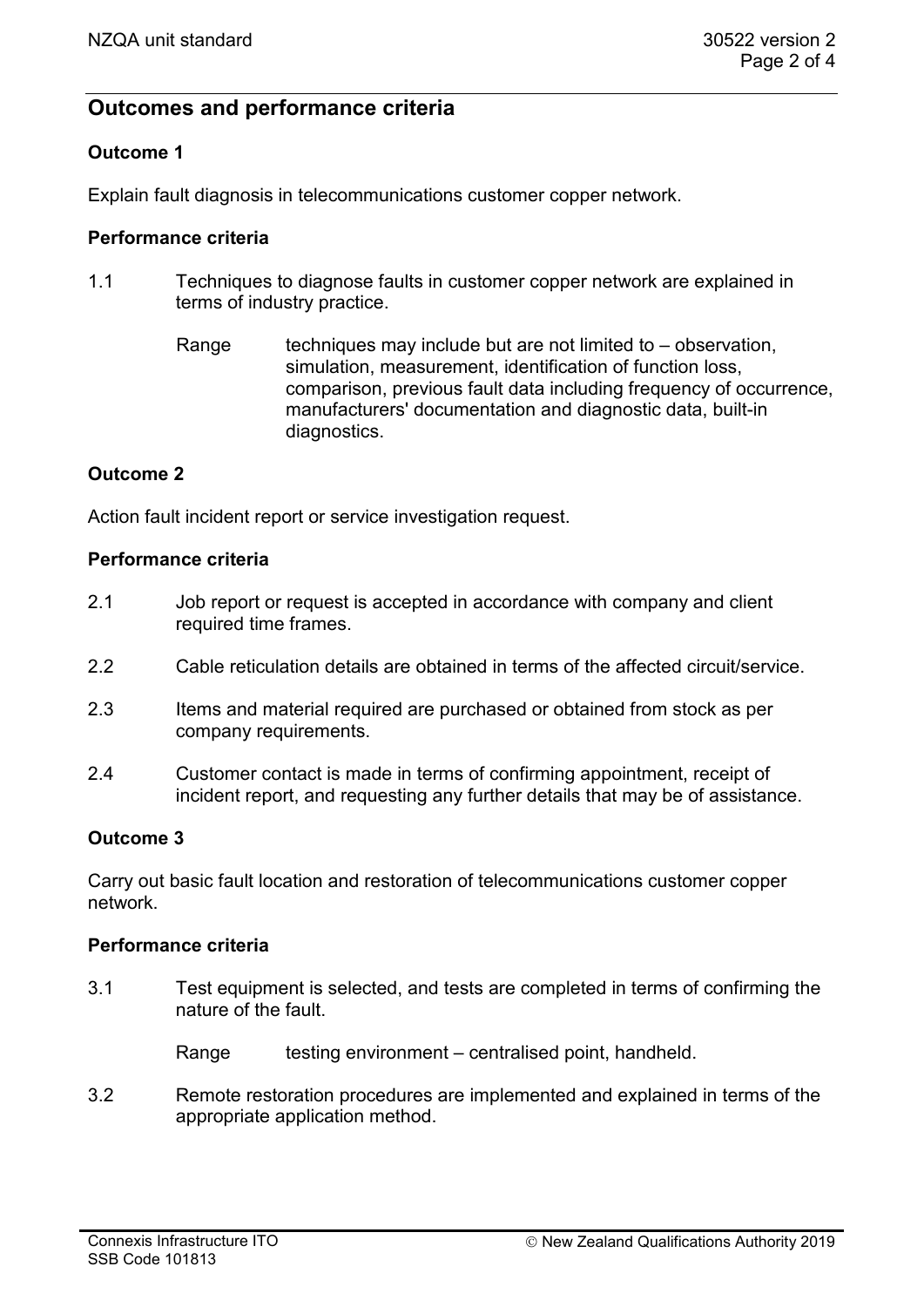- 3.3 Site arrival procedures are determined and applied in accordance with company requirements.
	- Range may include but is not limited to  $-$  log in as on-site, visual inspection of site for damage, visual inspection of alarms, determine appropriate diagnostic procedure, health and safety procedures.
- 3.4 Diagnostic tools and equipment are selected in accordance with company requirements.
- 3.5 Faults are located, and causes are found through logical analysis of symptoms, observations, simulation, and measurement.
	- Range may include but is not limited to common alarms, half split, step by step, flowcharts, manufacturer's diagnostic procedures, resetting of modules.
- 3.6 Diagnostic tests are completed in terms of ensuring there is no impact on the performance of existing services.
- 3.7 Faulty system component(s) are identified through the interpretation of test results.

Range may include but is not limited to – module(s), cable(s), component(s), configuration.

3.8 Faulty system component(s) are repaired or replaced in accordance with company procedures.

# **Outcome 4**

Confirm service restoration with customer.

# **Performance criteria**

- 4.1 Service restoration is completed and confirmed with the customer in terms of offering alternative service if further restoration work or permanent repairs are required.
- 4.2 Records of test results and completed repair work are supplied to the customer in accordance with company requirements.
- 4.3 Service request is completed and signed off in accordance with industry practice and company requirements.

| <b>Planned review date</b> | 31 December 2022 |
|----------------------------|------------------|
|                            |                  |